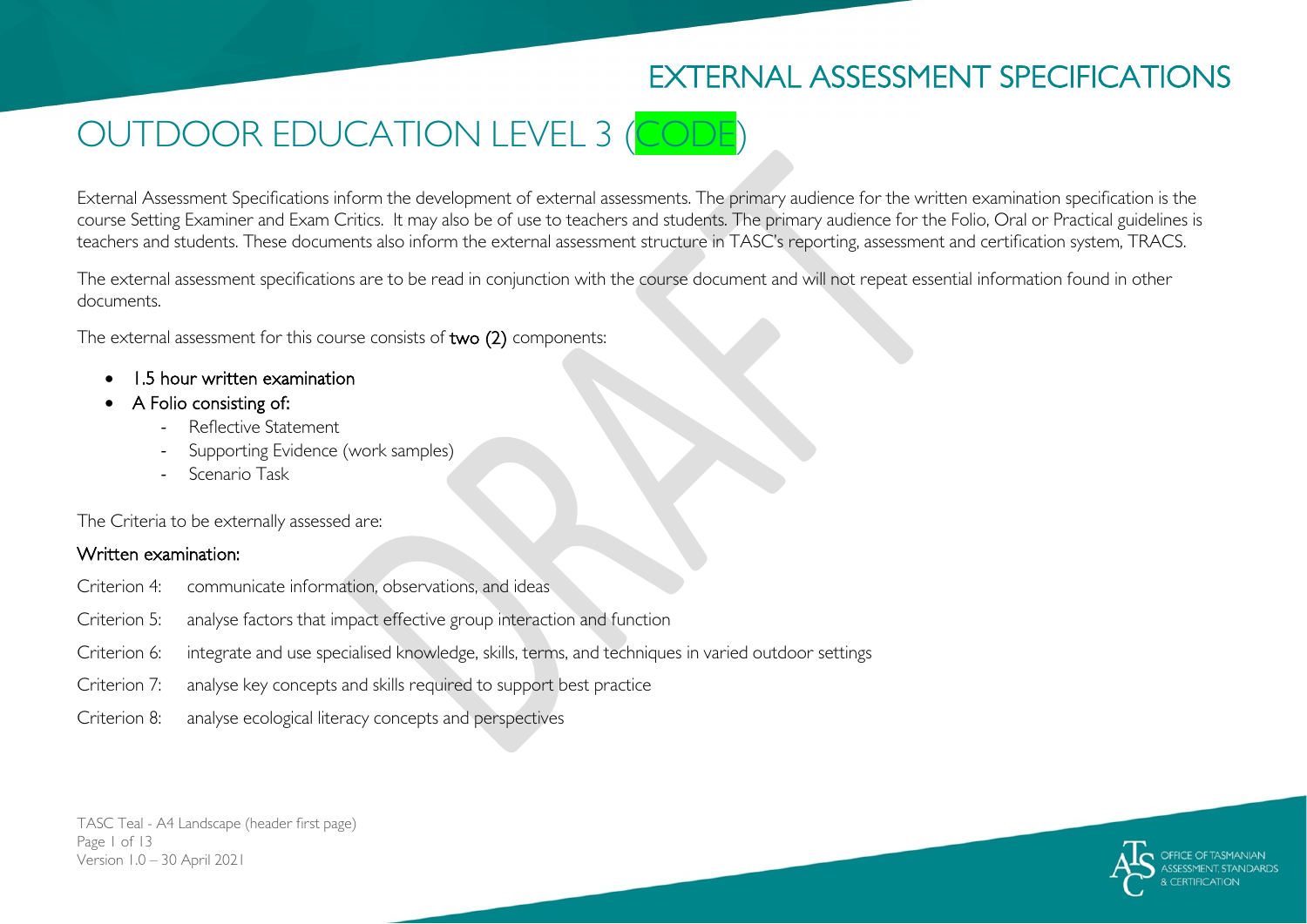#### Folio:

- Criterion 4: communicate information, observations, and ideas
- Criterion 5: analyse factors that impact effective group interaction and function
- Criterion 6: integrate and use specialised knowledge, skills, terms, and techniques in varied outdoor settings
- Criterion 7: analyse key concepts and skills required to support best practice
- Criterion 8: analyse ecological literacy concepts and perspectives

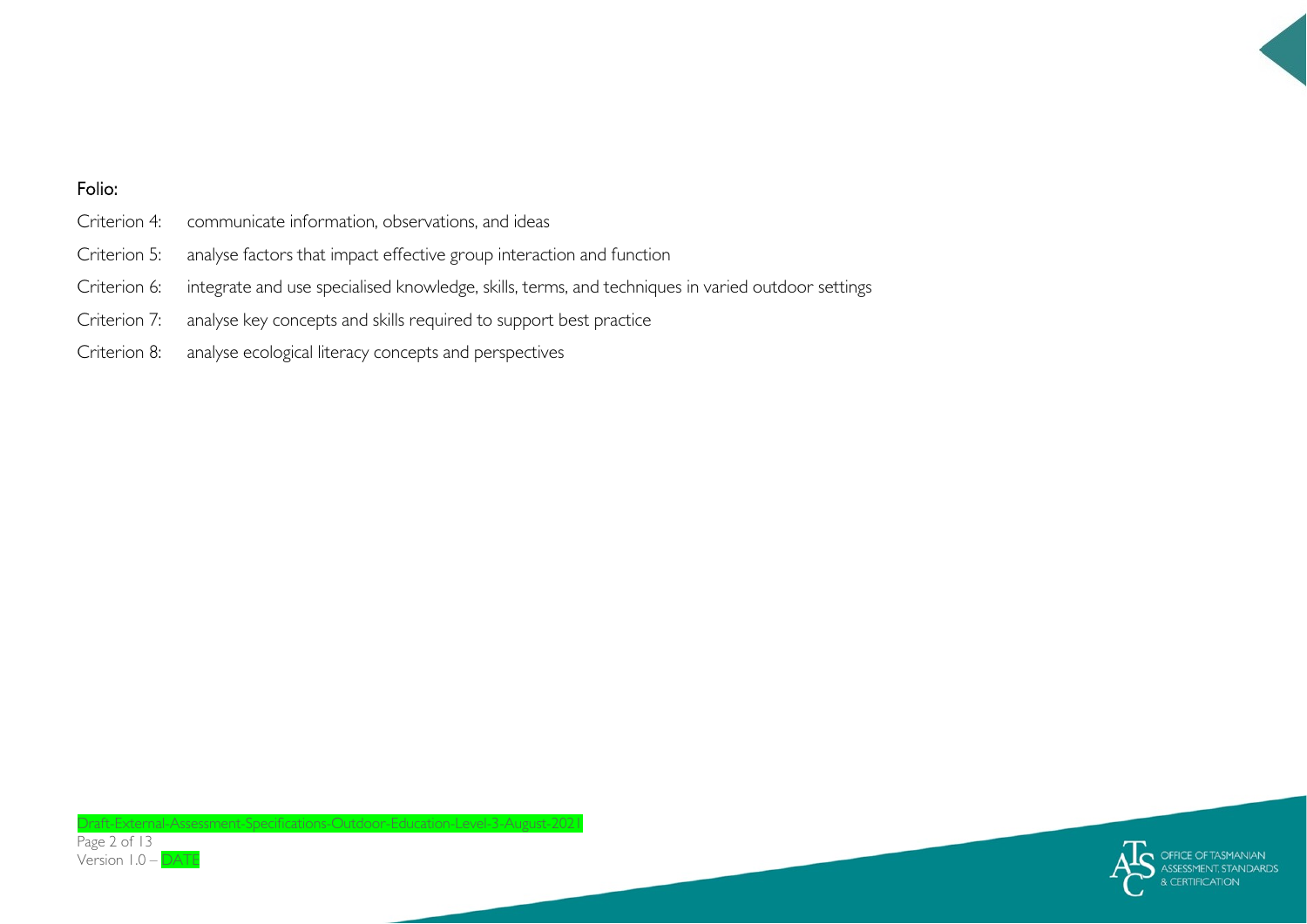## WRITTEN EXAMINATION STRUCTURE

The specifications for each section/part are outlined in the below table.

| Section/Part                              | Section A                                                                                         | <b>Section B</b>                                                                              | Section C                                                                                     |
|-------------------------------------------|---------------------------------------------------------------------------------------------------|-----------------------------------------------------------------------------------------------|-----------------------------------------------------------------------------------------------|
| Criterion/Criteria                        | Criterion 6<br>Criterion 7<br>Criterion 8                                                         | Criterion 4<br>Criterion 5<br>Criterion 7                                                     | Criterion 4<br>Criterion 5<br>Criterion 8                                                     |
| Examinable elements                       | Criterion 6: Elements 2, 3 and 4<br>Criterion 7: All elements<br>Criterion 8: Elements 1, 3 and 4 | Criterion 4: All elements<br>Criterion 5: All elements<br>Criterion 7: All elements           | Criterion 4: All elements<br>Criterion 5: All elements<br>Criterion 8: Elements 1, 3 and 4    |
| Course coverage                           | Module I                                                                                          | Module 2                                                                                      | Module 3                                                                                      |
| Prescribed texts coverage                 | To be determined                                                                                  | To be determined                                                                              | To be determined                                                                              |
| Response format                           | Multi choice/short answer                                                                         | Extended                                                                                      | Extended                                                                                      |
| Number and nature of<br>questions / items | $20 - 30$ questions                                                                               | Three (3) stimuli provided<br>Students choose one (1)                                         | Three (3) stimuli provided<br>Students choose one (1)                                         |
| Compulsory or optional                    | Compulsory                                                                                        | Compulsory                                                                                    | Compulsory                                                                                    |
| Suggested time allocation                 | 30 minutes                                                                                        | 30 minutes                                                                                    | 30 minutes                                                                                    |
| Mark / Rating allocation                  | I numeric mark per multi-choice question<br>Between 1-3 marks per question - short<br>answer      | Extended ratings of:<br>A+, A, AB+, B, B-C+, C, C-t+, t, t-<br>or z for each Criteria 4, 5, 7 | Extended ratings of:<br>A+, A, AB+, B, B-C+, C, C-t+, t, t-<br>or z for each Criteria 4, 5, 8 |



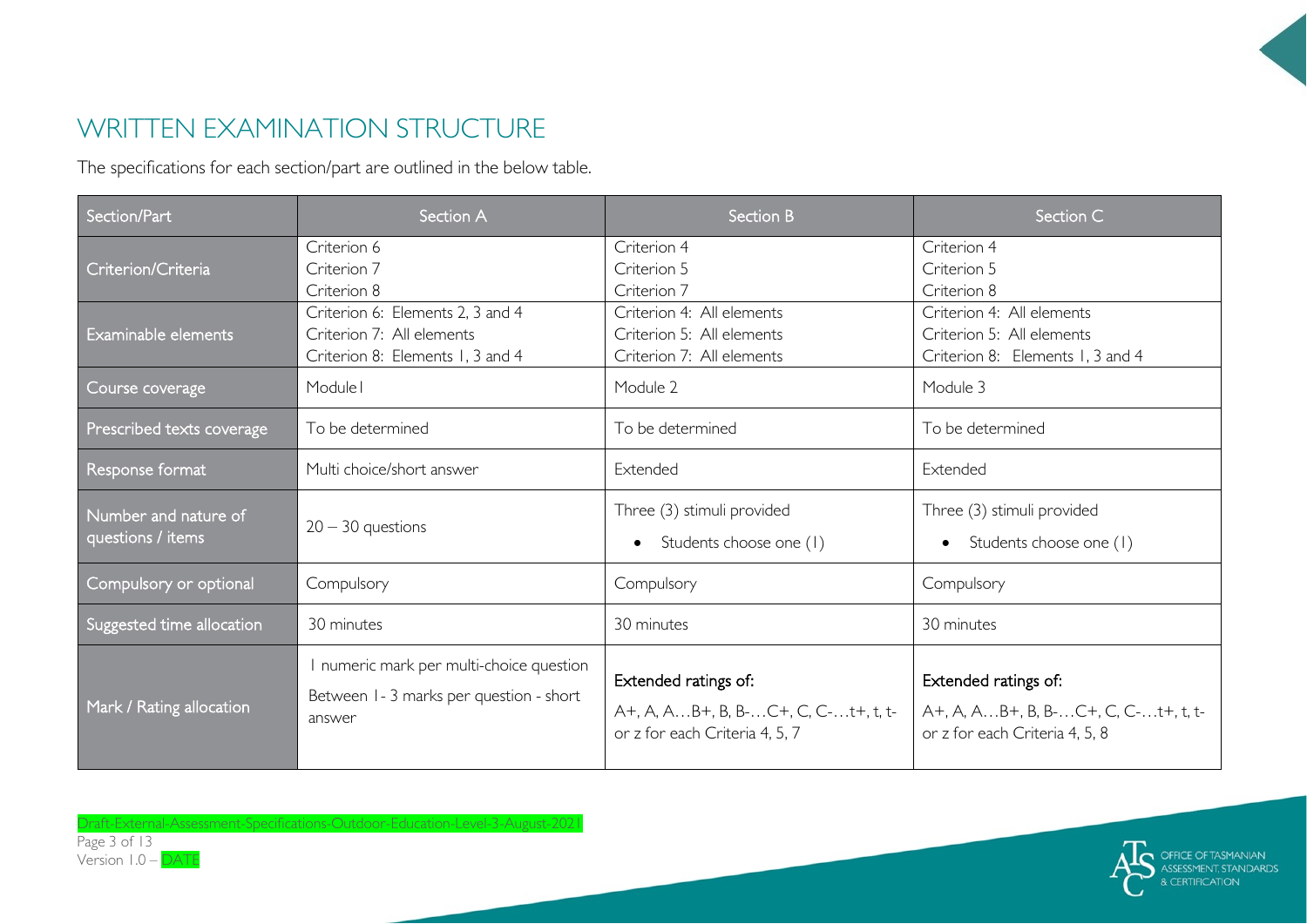| Mark / Rating reasoning | Numeric marks are more appropriate given<br>the nature of the response types<br>Between 3 - 5 marks per criteria/module<br>multi choice<br>Between $5 - 7$ marks per criteria/module<br>short answer responses<br>10 marks total per criteria | Alpha marking is appropriate for the<br>qualitative nature of the section | Alpha marking is appropriate for the<br>qualitative nature of the section |
|-------------------------|-----------------------------------------------------------------------------------------------------------------------------------------------------------------------------------------------------------------------------------------------|---------------------------------------------------------------------------|---------------------------------------------------------------------------|
| Information sheet       | There is no External Assessment                                                                                                                                                                                                               | There is no External Assessment                                           | There is no External Assessment                                           |
|                         | Information Sheet for this course                                                                                                                                                                                                             | Information Sheet for this course                                         | Information Sheet for this course                                         |

## Specific materials and equipment approved for use by students

Not applicable.

#### Assessment

A set of solutions or a marking tool directly aligned with the course content, criteria and criterion elements will be developed by the Setting Examiner each year. These will be provided to the Marking Coordinator and marking team at the marking meeting that follows the external written examinations. Solutions or marking tools may be included in the Assessment Report published on the TASC website the following year.

The external assessment must include items that, separately or together, give opportunities to demonstrate standards from rating C to A.

Final results will be awarded as a rating of A, B, C, t or z in the above criteria. These ratings are used in determining the final award according to the algorithm in the course document.



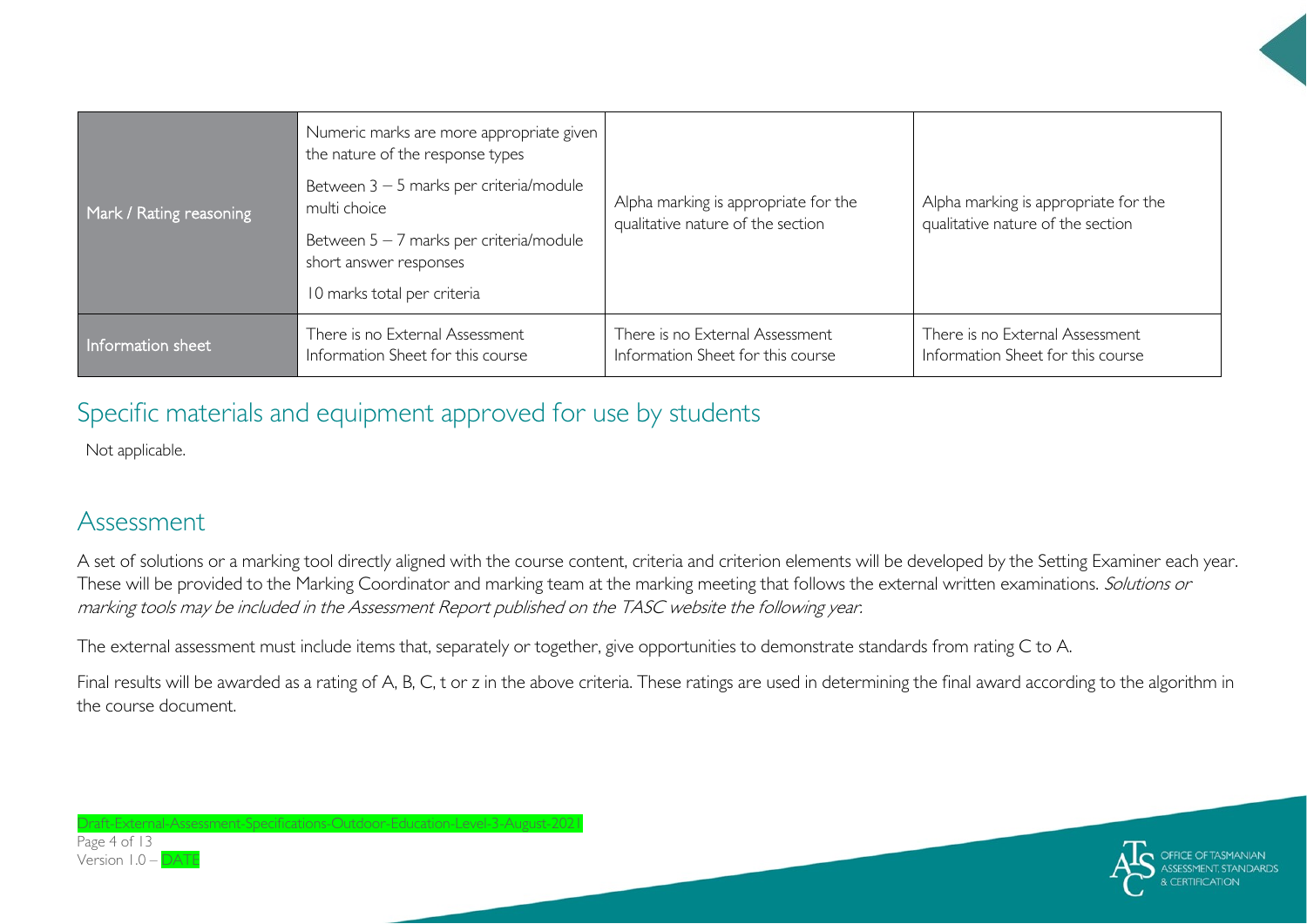

# WRITTEN EXAMINATION CHECKLIST

| <b>SECTION A</b> |                                                                                                         |  |  |  |
|------------------|---------------------------------------------------------------------------------------------------------|--|--|--|
| $\Box$           | Assesses examinable (may select from all) elements of Criteria 6, 7 and 8                               |  |  |  |
| $\mathbf{I}$     | Questions/items give opportunities to demonstrate standards from rating C to rating A on each Criterion |  |  |  |
| П                | Comprises of between 20 to 30 questions/items (include sub-parts etc.)                                  |  |  |  |
| $\Box$           | Requires nine - 15 multi-choice and five -15 short-answer responses                                     |  |  |  |
| <b>SECTION B</b> |                                                                                                         |  |  |  |
|                  | Assesses examinable elements of Criteria 4, 5 and 7                                                     |  |  |  |
|                  | Questions/items give opportunities to demonstrate standards from rating C to rating A on each Criterion |  |  |  |
|                  | Comprises of three (3) stimuli questions/items                                                          |  |  |  |
|                  | Students choose one (1) from the three (3) to answer                                                    |  |  |  |
| $\Box$           | Requires one (1) extended answer response                                                               |  |  |  |
| <b>SECTION C</b> |                                                                                                         |  |  |  |
|                  | Assesses examinable elements of Criteria 4, 5 and 8                                                     |  |  |  |
|                  | Questions/items give opportunities to demonstrate standards from rating C to rating A on each Criterion |  |  |  |
| $\mathsf{L}$     | Comprises of three (3) stimuli question/item                                                            |  |  |  |
|                  | Students choose one (1) from the three (3) to answer                                                    |  |  |  |
|                  | Requires one (1) extended answer response                                                               |  |  |  |

Version 1.0 - DATE

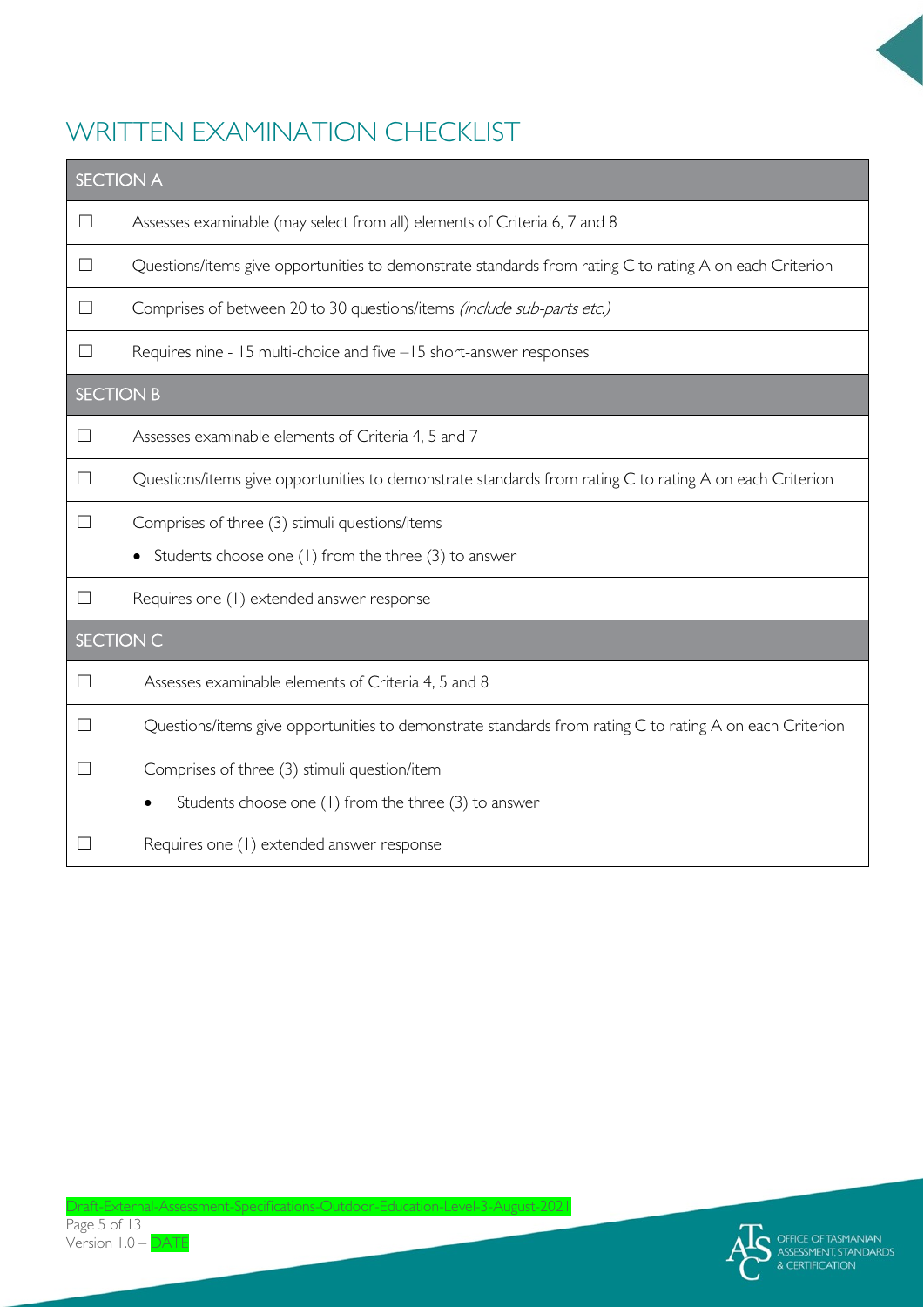# EXTERNAL ASSESSMENT SPECIFICATIONS

#### Folio Components **Personal Reflective Statement** National Supporting Evidence Work Scenario Task Criterion/Criteria Criterion 4 Criterion 5 Criterion 6 Criterion 7 Criterion 8 Criterion 4 Criterion 5 Criterion 6 Criterion 7 Criterion 8 Criterion 4 Criterion 5 Criterion 6 Criterion 7 Criterion 8 Examinable elements Criterion 4: Elements 1, 2 (partial), 3 and 4 Criterion 5: all elements Criterion 6: Elements 2 and 4 Criterion 7: all elements Criterion 8: Element 1, 3, and 4 Criterion 4: relevant elements Criterion 5: relevant elements Criterion 6: relevant elements Criterion 7: relevant elements Criterion 8: relevant elements Criterion 4: relevant elements Criterion 5: relevant elements Criterion 6: relevant elements Criterion 7: relevant elements Criterion 8: relevant elements Course coverage Modules 1, 2 and 3 Modules 1, 2 and 3 Modules 1, 2 and 3 Modules 1, 2 and 3 Response format **Digital folio** Digital folio **Digital folio** Digital folio **Digital folio Extended response** Number and nature of components One (1) Personal reflective statement aligning learning experiences, feedback, responses and actions Total of six (6) supporting artefacts: • Two (2) artefacts aligned to each module At least one (1) item from each module to be work requirements One (1) extended scenario task integrating and applying knowledge, skills and understandings developed during the course Compulsory or optional and all components are compulsory and All components are compulsory Total time allocation **Approximately 30 minutes** Due Term 4 – Sept/Oct One (1) week • Task released online to provide one (1) week window for completion prior to full folio (all parts) submission deadline.

FOLIO STRUCTURE

TASC Teal - A4 Landscape (header first page) Page 6 of 13 Version 1.0 – 30 April 2021

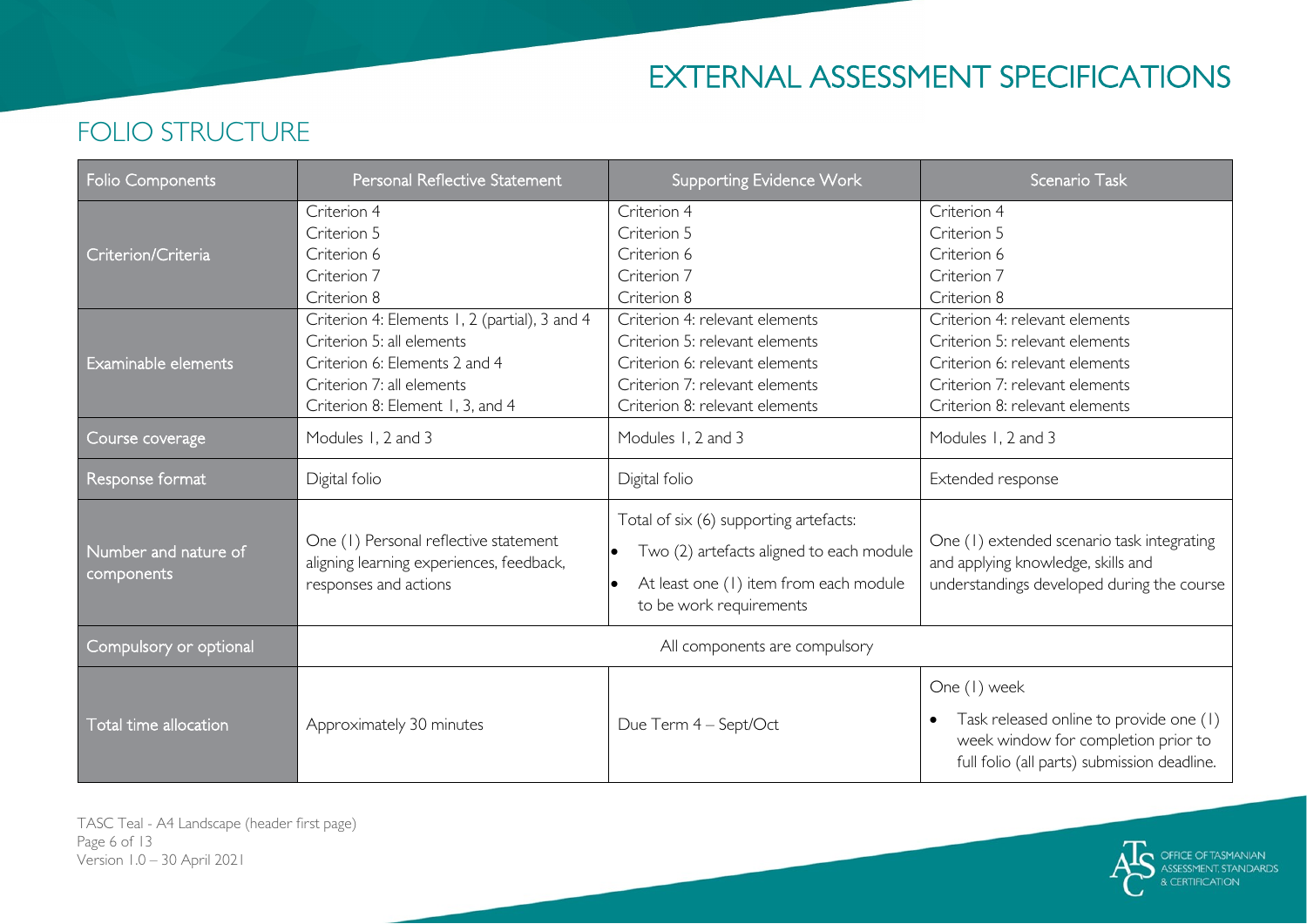| Total word count            | Approximately 1500 words (or equivalent)                                                          | The six items should represent a total of<br>20-30 hours of student work                          | 2000 words maximum (or equivalent)                                                                |
|-----------------------------|---------------------------------------------------------------------------------------------------|---------------------------------------------------------------------------------------------------|---------------------------------------------------------------------------------------------------|
| Mark / Rating allocation    | Extended ratings of:<br>A+, A, AB+, B, B-C+, C, C-t+, t, t-<br>or z for Criteria 4, 5, 6, 7 and 8 | Extended ratings of:<br>A+, A, AB+, B, B-C+, C, C-t+, t, t-<br>or z for Criteria 4, 5, 6, 7 and 8 | Extended ratings of:<br>A+, A, AB+, B, B-C+, C, C-t+, t, t-<br>or z for Criteria 4, 5, 6, 7 and 8 |
| Mark / Allocation reasoning | Alpha marking is appropriate for the qualitative nature of the assessment.                        |                                                                                                   |                                                                                                   |



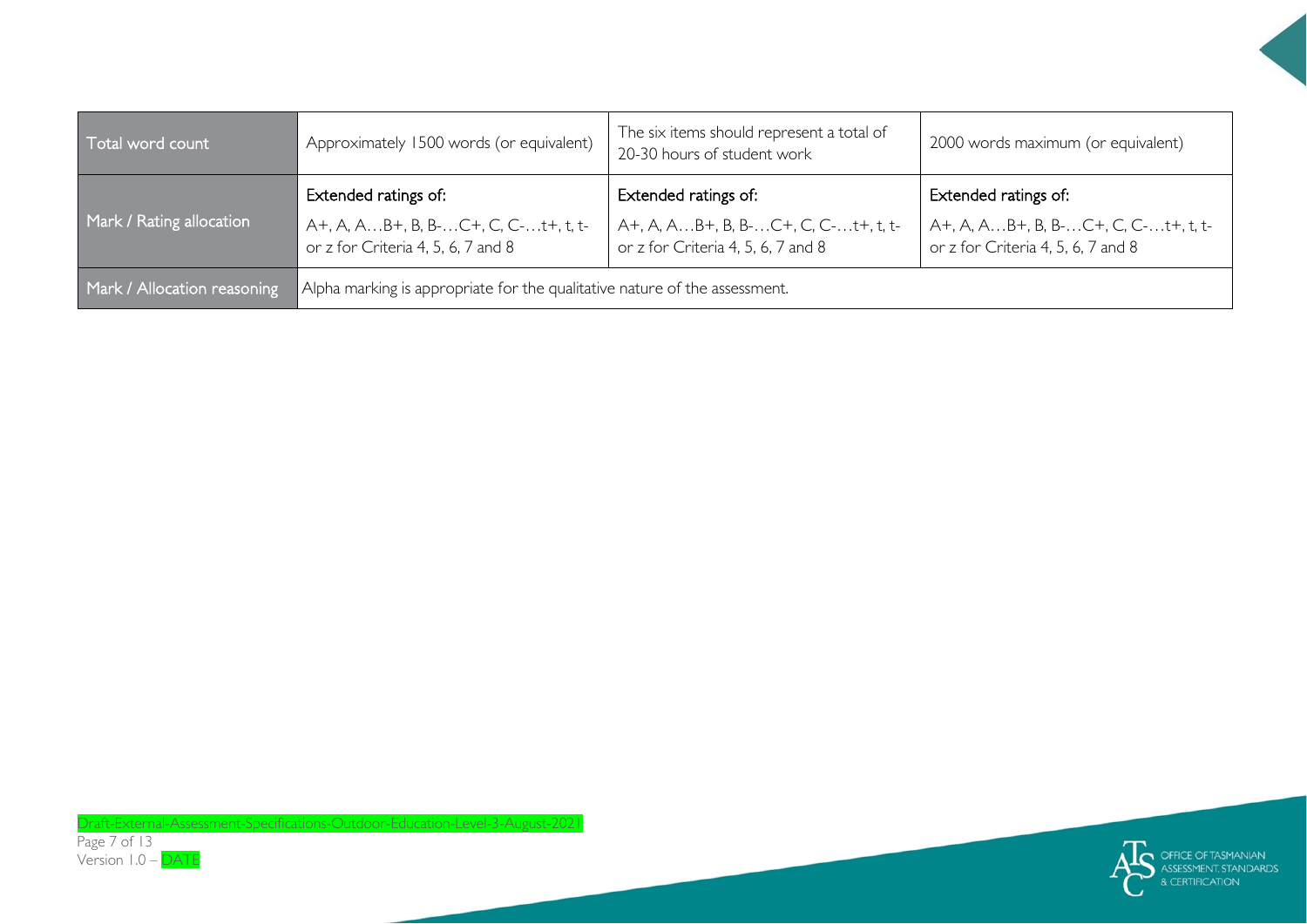

# FOLIO GUIDELINES

These guidelines provide comprehensive details for students, teachers and markers about what component/s form the external assessment for this course.

The TASC Frequently Asked Questions – Externally Assessed Folios provides general information for all students and teachers about externally assessed Folios, including a how-to guide for submitting Folios and a link to the TASC Academic Integrity Guide.

The course Assessment Report available under the *Supporting Documents* section of the **<CODE>** course page addresses issues, strengths and weaknesses about the previous year's assessment of the Folio and should be read in conjunction with the guidelines.

Markers will use marking guidelines to mark the Folio. TASC would strongly encourage teachers to use the marking guidelines to assess the projects internally.

#### The final Folio must be electronically submitted by the student to their teacher for external assessment by the due to teacher date published on the TASC website each year.

The teacher cannot extend the published *due to teacher date*, however, they may set an earlier deadline for the purpose of internal assessment.

# ADVICE TO STUDENTS

You are required to submit a folio of your work consisting of:

- 1. Personal Reflective Statement
- 2. Supporting Evidence Work 6 items total: [two (2) from each module]
- 3. Scenario Task

TASC will assess the Folio to determine the course external assessment rating for Criteria 4, 5, 6, 7 and 8. If you do not submit a Folio you cannot achieve more than a Preliminary Achievement (PA) for this course.

<INSERT ADDITIONAL ADVICE> To be determined following TASC health check and Phase 4 consultation feedback

## Personal Reflective Statement

The personal reflective statement must be provided via the communication mode of the student's choice, noting that it must be recorded and submitted digitally.

The reflective statement will:

• provide insight into the experiences, reflection and responses shown by the student during the year of study

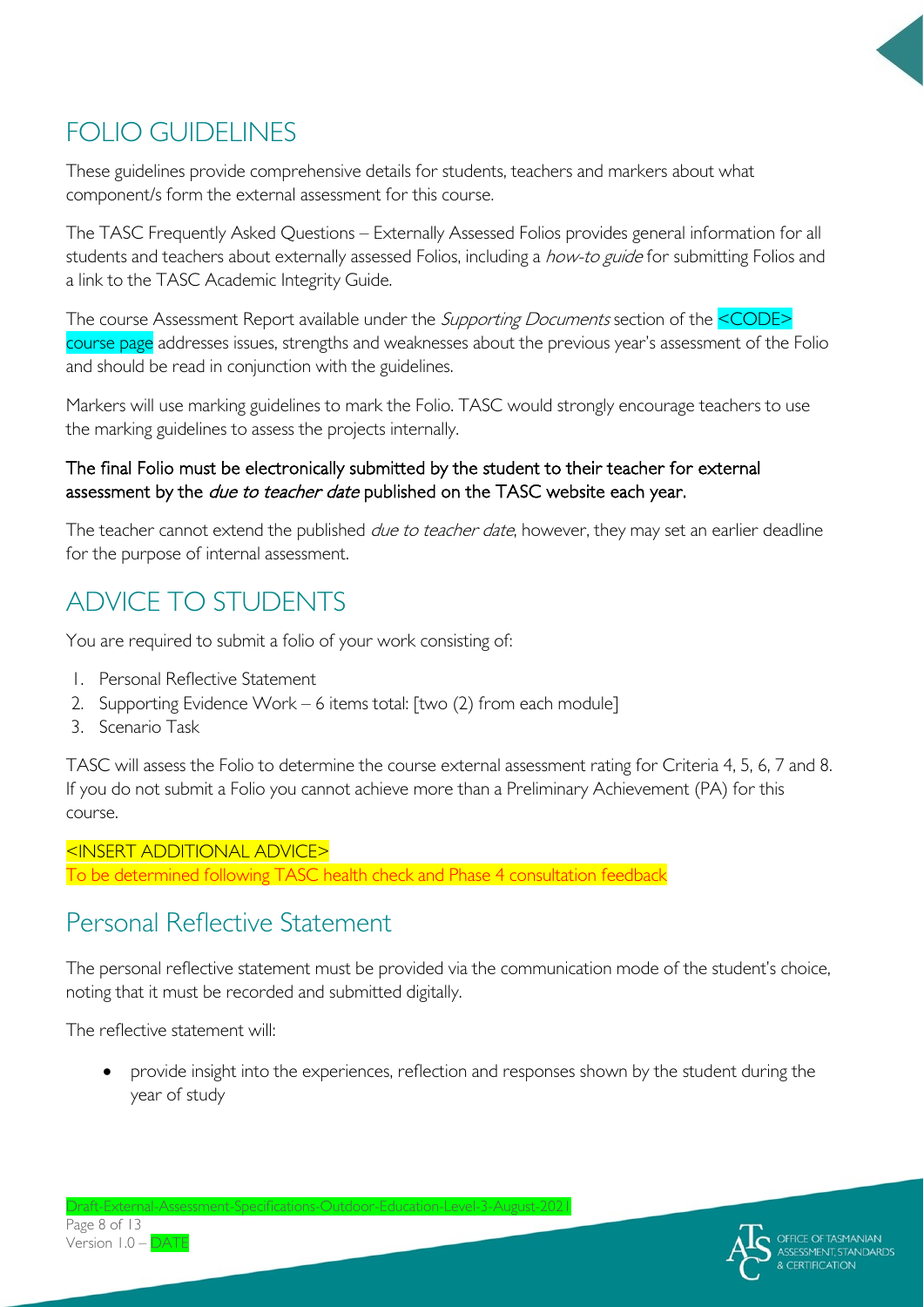- include commentary which will cross reference the relevant modules and criteria where appropriate and use the provided work sample artefacts as evidence to support the points being shared
- follow the journey of learning chronologically from Term 1 and must follow a cyclic approach to addressing experiences, reflections, meta cognition, responses and progression.
- ensure that the focus aligns to related module and/or task criteria, and address specific experiences/evidence. e.g. What happened? What was learned? How did this help you to develop and grow? What is the evidence supporting that?
- close with an integration and summary comment outlining the major achievements and overall sense of how the course/year went.

## Supporting Evidence Work

<INSERT COMPONENT 2 ADVICE> INFORMATION YET TO BE PROVIDED post consultation

#### Scenario Task

<INSERT COMPONENT 3 ADVICE> INFORMATION YET TO BE PROVIDED post consultation

### Folio length and word count

The folio has a maximum:

- NOT yet Determined (to be determined post consultation) for Personal Reflective Statement
- NOT yet Determined (to be determined post consultation) for Supporting Work Evidence
- 2000 words for Scenario Task

## Presentation of Folio

Your work must be identified by your TASC candidate number ONLY. There is to be no other identification system/code such as student ID etc. Your name, the name of your school or teacher MUST NOT appear anywhere in the Folio.

When presenting your Folio the following points must be considered:

- A Personal Reflective Statement that must be in electronic form, regardless of the communication form chosen (i.e. recorded)
- NOT yet Determined (to be determined post consultation) for Supporting Work Evidence
- 2000 words for Scenario Task

## **Referencing**

- You must consistently use a single Referencing system in all components of your folio.
- Refer to [Academic Integrity information o](https://www.tasc.tas.gov.au/students/academic-integrity/?highlight=academic%20integrity)n the TASC website for information about referencing styles, frequently asked questions, and tips and hints for correct referencing.
- A detailed list of works cited must be shown in the bibliography/reference list.

 $Draff-Fxternal-A$ Page 9 of 13 Version 1.0 – DATE

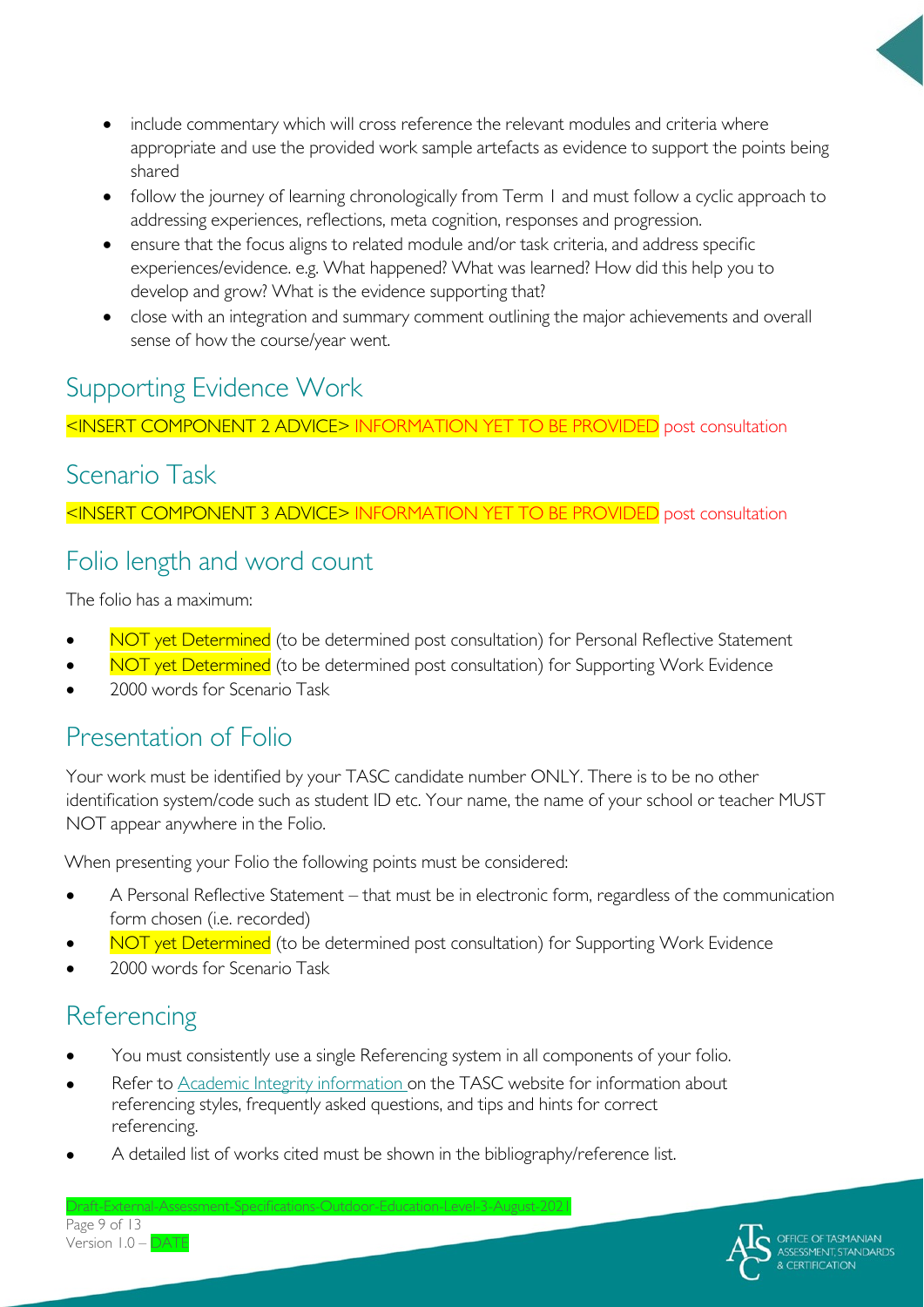

# ADVICE TO TEACHERS

For each of your students you are required to:

- regularly monitor the integrity of all work as it progresses
- make sure the presentation and content requirements for the folio and the penalties for not meeting them are well known

# ADVICE TO MARKERS

The Criteria to be assessed through the marking of the Folio are:

#### Personal Reflective Statement

- 4. Communicate information, observations, and ideas
- 5. Analyse factors that impact effective group interaction and function
- 6. Integrate and use specialised knowledge, skills, terms, and techniques in varied outdoor settings
- 7. Analyse key concepts and skills required to support best practice
- 8. Analyse ecological literacy concepts and perspectives

#### Work Samples

- 4. Communicate information, observations, and ideas
- 5. Analyse factors that impact effective group interaction and function
- 6. Integrate and use specialised knowledge, skills, terms, and techniques in varied outdoor settings
- 7. Analyse key concepts and skills required to support best practice
- 8. Analyse ecological literacy concepts and perspectives

#### Scenario Task

- 4. Communicate information, observations, and ideas
- 5. Analyse factors that impact effective group interaction and function
- 6. Integrate and use specialised knowledge, skills, terms, and techniques in varied outdoor settings
- 7. Analyse key concepts and skills required to support best practice
- 8. Analyse ecological literacy concepts and perspectives

Prior to the commencement of marking, markers will be required to meet with the Marking Coordinator. This meeting will include training in the use of both the marking guide and the course criterion elements and standards when determining ratings.

## PENALTIES

TASC takes the issue of academic integrity very seriously. If it is found that you breached the external assessment rules, and have not maintained academic integrity when submitting your work for assessment a penalty may be applied.